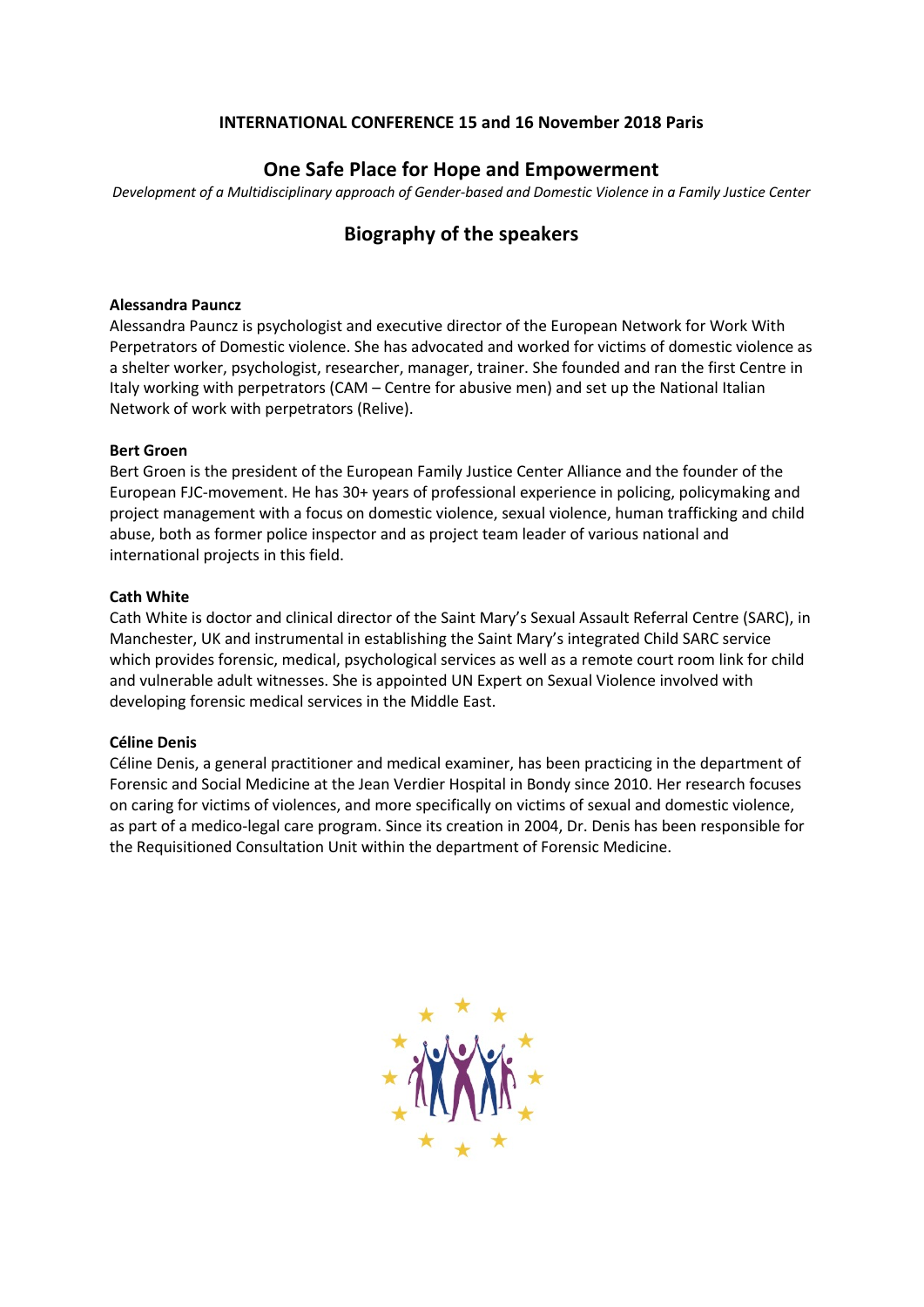## **Céline Bonnaire**

Céline Bonnaire is the executive director of the Kering Foundation, which she joined in 2006. Long term involved for woman, she works against sexual violence, harmful traditional practices or domestic violence. She held the position of the general delegate of the PPR Foundation for Dignity and Women's Rights. The Kering Corporate Foundation represents the philanthropic arm of Kering, a global group that includes Gucci, Bottega Veneta, Alexander McQueen and Balenciaga.

## **Davy Simons**

Davy Simons is criminologist and master in communications. He started as a policy advisor of the City of Antwerp, his current employer. Since 2012 he is co-director of the Family Justice Center Antwerp and one of the founders of the FJC-movement in Belgium. He is specialized in project- and procesmanagment in the field of domestic violence, youth and victimisation. Davy is the secretary of the European Family Justice Center Alliance.

## **Françoise Brié**

Françoise Brié is the General Director for the National Women's Solidarity Federation and a member of the French High Commission on Gender Equality. She holds master's degrees in both Geopolitics, History and Civilizations (2004) and Health and Social Sciences with a special focus on Public Health (2002). Ms. Brié also received her certification as a midwife (1980).

## **Gabriela Ramos**

Gabriela Ramos, the Special Counsellor to the Secretary-General, the Chief of Staff and OECD Sherpa to the G7 and G20, supports the Strategic Agenda of the Secretary-General and is responsible for the contributions of the Organisation to the global agenda, including G20 and G7. Leads the Inclusive Growth Initiative and the New Approaches to Economic Challenges. Oversees the OECD's work on Employment and Social Affairs (including gender).

#### **Gael Strack**

Gael Strack is the Chief Executive Officer and Co-Founder of Alliance for HOPE International. Programs of the Alliance include: National Family Justice Center Alliance, Training Institute on Strangulation Prevention, Camp HOPE America, Justice Legal Network and VOICES Survivor Network. Prior Gael served as the Founding Director of the San Diego Family Justice Center, 2002-2007. Former prosecutor at the San Diego City Attorney's Office.

#### **Gary Barker**

Gary Barker is PHD child & adolescent development, global leader in promoting healthy masculinities, engages men and boys in the cause of gender equality. Founder-CEO of Promundo, international NGO to engage men & boys in achieving gender equality and ending violence against women/girls. Co-founder of MenCare, global campaign to promote men's involvement as equitable, non-violent caregivers and MenEngage, a global alliance with more than 700 NGOs.

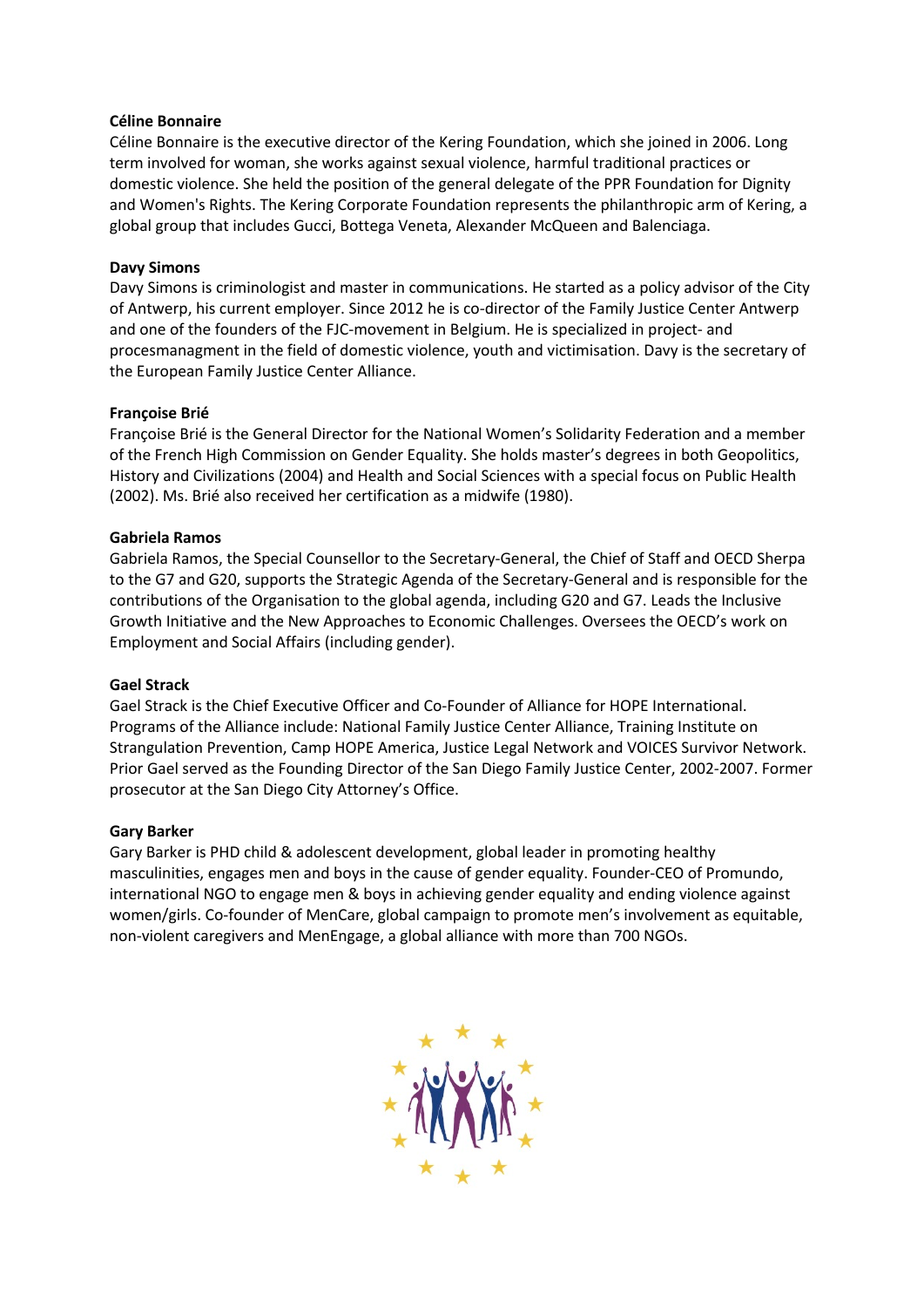## **Ghada Hatem**

Ghada Hatem is an obstetrician-gynecologist who specializes in caring for women who are victims of violence, and particularly victims of sexual mutilation. Medical Director, President and Founder of La Maison des Femmes de Saint-Denis (MDF), she is the former Chief of the Maternal Health department at the Delafontaine Hospital in Saint-Denis. In addition to her medical degrees, Dr. Hatem holds master's in Medical Management (1994).

## **Gijs Simons**

Gijs Simons is a relationship and family therapist at the Mutsaersstichting. Collaboration in all areas within the broader context is central to Gijs and is, in his view, essential for an integrated approach for the family. From this background, Gijs supervises various projects from the Ministry of Security and Justice and the Ministry of Health, Welfare and Sport. Gijs is also trainer and supervisor of the Multifocus intervention to stop domestic violence.

## **Julien Topal**

Julien Topal (PhD) is a trainer/advisor on integrity for Governance & Integrity (G&I) and the founding executive director of the Foundation for Integrity and AntiCorruption (FFIAC). His work focusses on moral learning and preventative compliance in (among others) politics, civil service, the financial sector and the (youth) care sector. Before joining G&I and FFIAC, Julien taught Ethics and Political Philosophy at Universities in the Netherlands and the US.

## **Lienja van Eijkern**

Lienja van Eijkern, social worker and sociologist, works for the Mutsaersstichting. She has been working in the field of domestic violence and child abuse as social worker, child protective services worker, researcher and innovator. Until 2009 she was manager of the Advice and Support Center for Domestic Violence in Groningen. Later she developed and implanted interventions to stop domestic violence and child abuse for various municipalities.

#### **Linda Tromeleue**

Linda Tromeleue is a clinical psychologist who trained for 4 years under Martine Nisse and Pierre Sabourin. Specialized in family therapy with a focus on caring for victims of violence and abusive systems. She studies EMDR at the French Institute for EMDR (Dr. David Servan Schreiber). In collaboration with Samuel Rassinon, psychologist, she has developed a systemic intervention program for institutions dealing with delinquent or criminal systems.

#### **Margreet Visser**

Margreet Visser is clinical psychologist and coordinator of the Child- and Youth-Trauma Center in Haarlem, Netherlands. She works as psychotherapist and researcher. She works on methodology for families in high-conflict-divorces, and trauma-informed care for children in domestic violence cases. She is experienced teacher and supervisor in assessment and counseling for child abuse, sexual violence, domestic violence and high-conflict-divorces.